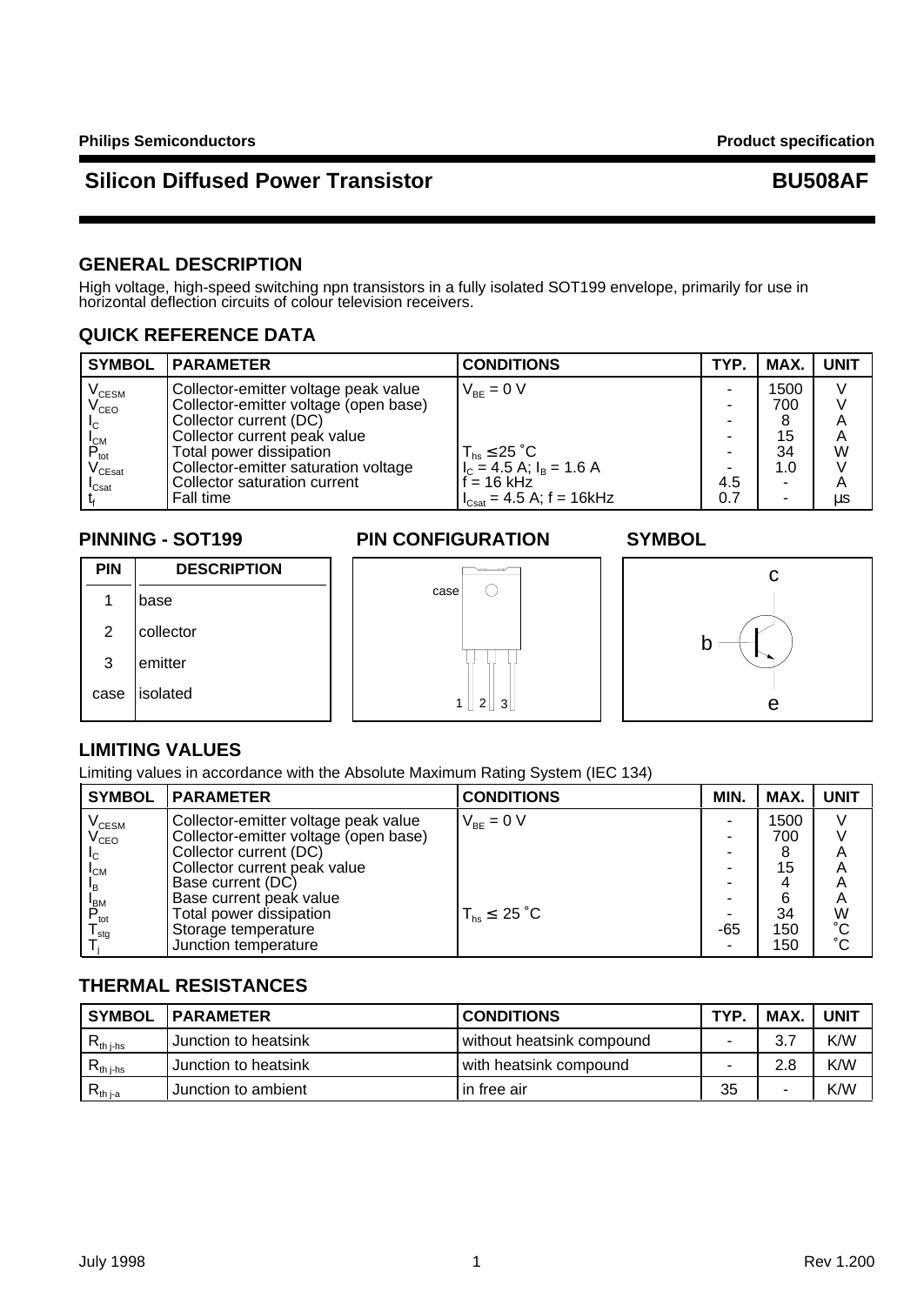## **ISOLATION LIMITING VALUE & CHARACTERISTIC**

 $T_{hs}$  = 25 °C unless otherwise specified

|                                              | <b>SYMBOL   PARAMETER</b>                                | <b>CONDITIONS</b>                                                             | MIN. | TYP. | MAX. | <b>UNIT</b> |
|----------------------------------------------|----------------------------------------------------------|-------------------------------------------------------------------------------|------|------|------|-------------|
| $V_{\sf isol}$                               | three terminals to external<br>heatsink                  | Repetitive peak voltage from all $\vert$ R.H. $\leq$ 65 %; clean and dustfree |      |      | 2500 |             |
| $\mathord{\cup}_{\mathord{\text{\rm isol}}}$ | Capacitance from T2 to external $ f = 1$ MHz<br>heatsink |                                                                               |      | 22   |      | pF          |

## **STATIC CHARACTERISTICS**

 $T_{hs}$  = 25 °C unless otherwise specified

| <b>SYMBOL</b>                          | <b>PARAMETER</b>                      | <b>CONDITIONS</b>                                                                                                                                           | MIN. | TYP. | <b>MAX</b> | <b>UNIT</b> |
|----------------------------------------|---------------------------------------|-------------------------------------------------------------------------------------------------------------------------------------------------------------|------|------|------------|-------------|
| $I_{CES}$                              | Collector cut-off current             | $\begin{array}{c} V_{\text{BE}}=0 \text{ V};\ V_{\text{CE}}=V_{\text{CESMmax}}\\ V_{\text{BE}}=0 \text{ V};\ V_{\text{CE}}=V_{\text{CESMmax}}; \end{array}$ |      |      | 1.0        | mA          |
| $I_{\text{CES}}$                       |                                       |                                                                                                                                                             |      |      | 2.0        | mA          |
| <b>LEBO</b>                            | Emitter cut-off current               | $T_i = 125 °C$<br>$V_{FB} = 6.0 V$ ; $I_C = 0 A$                                                                                                            |      |      | 10         | mA          |
| $\rm{V_{CEOsus}}$                      | Collector-emitter sustaining voltage  | $l_{\rm B}$ = 0 A; $l_{\rm C}$ = 100 mA;                                                                                                                    | 700  |      |            |             |
| $V_{CEsat}$                            | Collector-emitter saturation voltages | $\mathsf{L} = 25 \mathsf{m} \mathsf{H}$<br>$I_c = 4.5$ A; $I_B = 1.6$ A                                                                                     |      |      | 1.0        |             |
| $\mathsf{V}_{\mathsf{B}\mathsf{East}}$ | Base-emitter saturation voltage       | $I_{C} = 4.5$ A; $I_{B} = 2$ A                                                                                                                              |      |      | 1.1        |             |
| $n_{FE}$                               | DC current gain                       | $V_{\rm c}$ = 100 mA; $V_{\rm CE}$ = 5 V                                                                                                                    | 6    | 13   | 30         |             |

### **DYNAMIC CHARACTERISTICS**

 $T_{hs}$  = 25 °C unless otherwise specified

| <b>SYMBOL</b>    | <b>PARAMETER</b>                                    | <b>CONDITIONS</b>                                                                                                                                                                                                                                         | TYP.       | MAX.   | <b>UNIT</b> |
|------------------|-----------------------------------------------------|-----------------------------------------------------------------------------------------------------------------------------------------------------------------------------------------------------------------------------------------------------------|------------|--------|-------------|
|                  | Transition frequency at $f = 5$ MHz                 | $I_c = 0.1$ A; $V_{cF} = 5$ V                                                                                                                                                                                                                             |            |        | <b>MHz</b>  |
| $\mathrm{C_{c}}$ | Collector capacitance at $f = 1$ MHz                | $V_{CB} = 10 V$                                                                                                                                                                                                                                           | 125        | ۰      | pF          |
|                  | Switching times (16 kHz line<br>deflection circuit) | $\begin{cases} I_{\text{Cast}} = 4.5 \text{ A}; L_c 1 \text{ mH}; C_{\text{fb}} = 4 \text{ nF} \\ I_{\text{B(end)}} = 1.4 \text{ A}; L_{\text{B}} = 6 \text{ }\mu\text{H}; -V_{\text{BB}} = -4 \text{ V}; \\ -I_{\text{BM}} = 2.25 \text{ A} \end{cases}$ |            |        |             |
|                  | Turn-off storage time<br>Turn-off fall time         |                                                                                                                                                                                                                                                           | 6.5<br>0.7 | ٠<br>٠ | μs<br>μs    |

**<sup>1</sup>** Measured with half sine-wave voltage (curve tracer).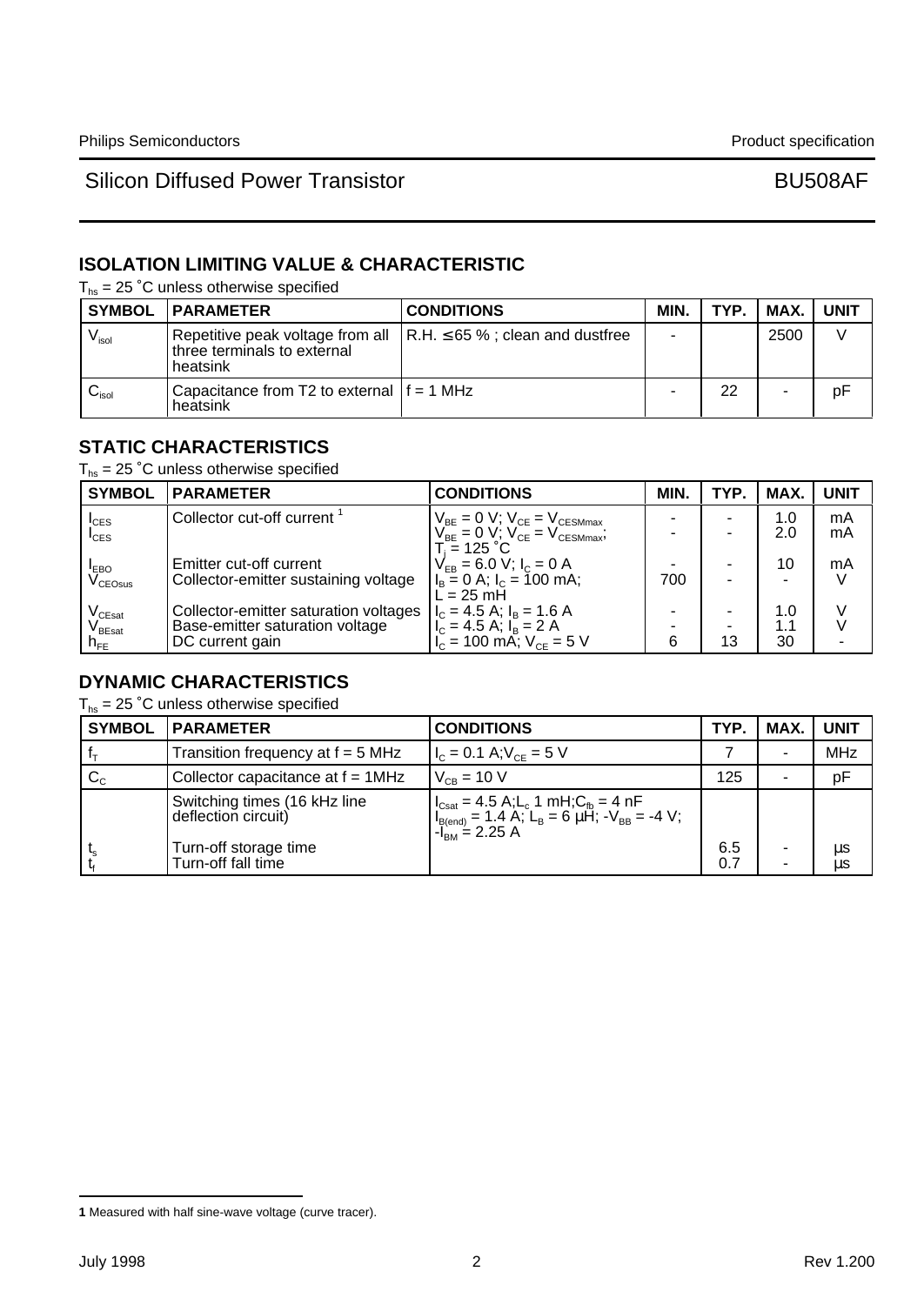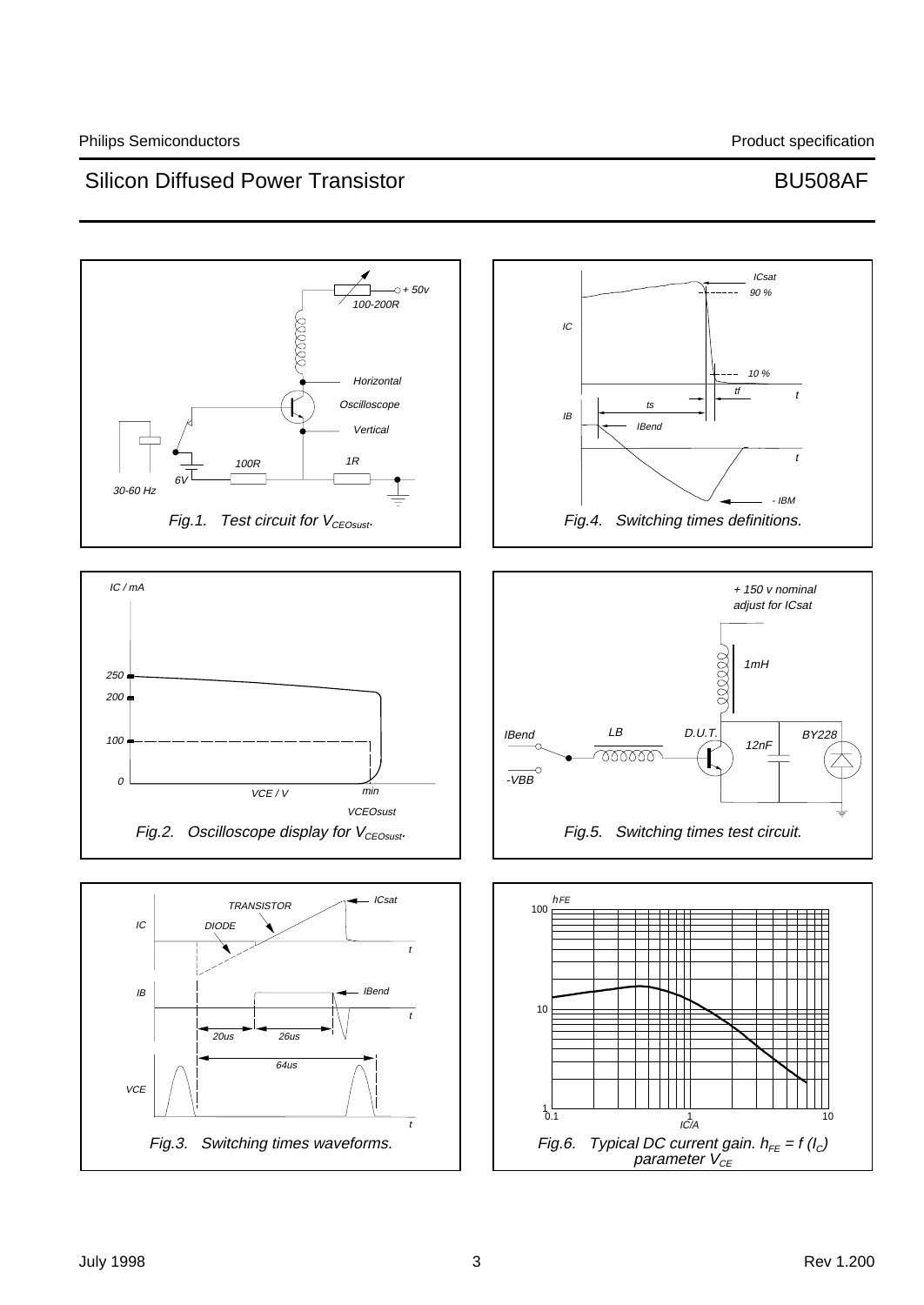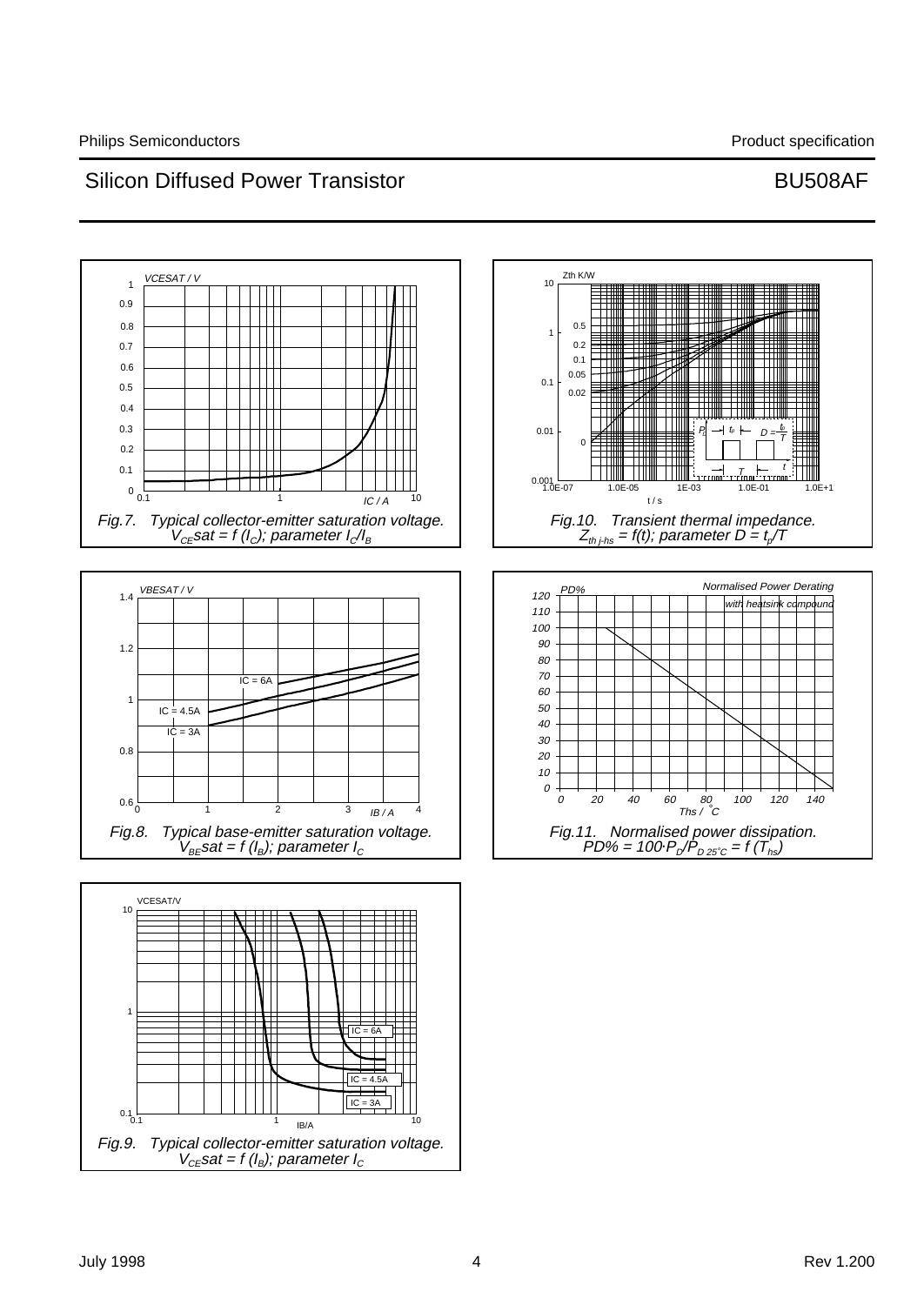

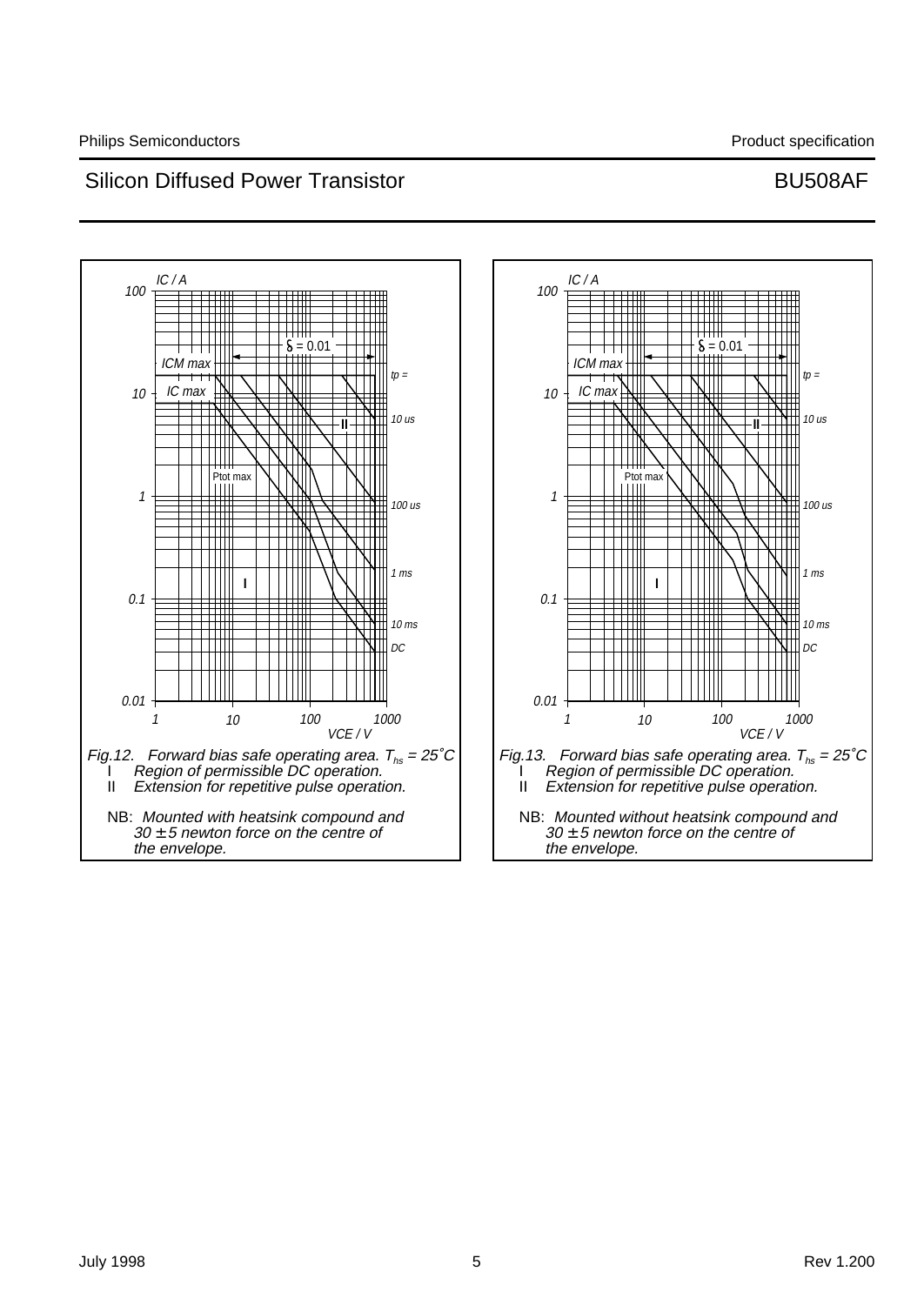# **MECHANICAL DATA**



### **Notes**

1. Refer to mounting instructions for F-pack envelopes.

<sup>2.</sup> Epoxy meets UL94 V0 at 1/8".